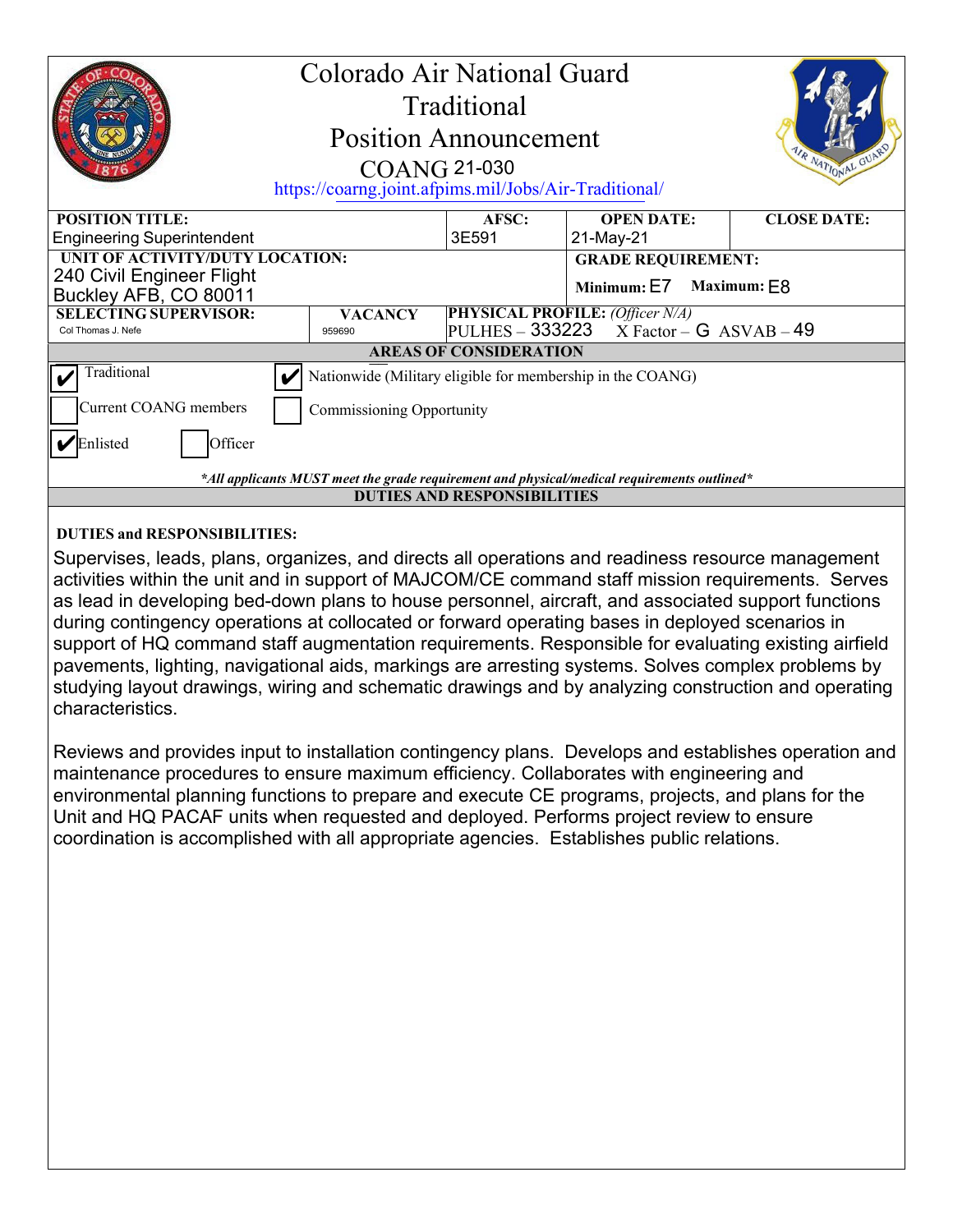### **SPECIALTY QUALIFICATIONS:**

Experience in supervising and managing engineering resources functions and personnel. Ability to speak distinctly. Qualification to operate government vehicles. Experience in joint or combined engineering staff operations is very desirable. Must have extensive knowledge and application of algebra, geometry, and trigonometry. Global Positioning Systems (GPS) and Geographic Information System surveying (GIS) capability and Computer Aided Design (CAD) working ability. Enrollment in, or completion of the Senior NCO Academy Course is desired. Supervisory and inter-personal skills.

This is NOT an entry-level position. 3E571/MSgts will be considered.

Applicants must have a demonstrated record of leadership, be of high moral character and integrity and posses excellent interpersonal and communication skills. The ability to attain and maintain a TOP SECRET security clearance will be a condition of continued employment.

### **APPLICATION PROCEDURES**

Interested applicants who meet the eligibility criteria listed in this announcement may apply by submitting the below listed documents to the location below**.** Complete applications must be received **no later than 2359 on or before the closing date**.

\*\*\*Selecting officials have the right to hold package review boards prior to in-person interviews\*\*\*

### **Incomplete packages will not be considered for the position vacancy**

- 1. Cover Letter identifying the position you are applying for.
- 2. Civilian or Military Resume.

3. CURRENT (w/in 90 days) Records Review RIP (available on vMPF via AF Portal).

4. CURRENT Points Credit Summary (available on vMPF via AF Portal).

5. CURRENT and PASSING Report of Individual Fitness (from Air Force Fitness Management Systems (AFFMS)

6. Additional requirements:

**Add any other documentation you want provided.** 

# \*\***SUBMIT ELECTRONIC ONLY\*\***

### **QUESTIONS?**

If you have any questions on package submission you may contact 720-847-9446/DSN 847-9446 or email to the below email addresses. If you have any position related questions please contact the selecting supervisor.

### E-MAIL APPLICATIONS TO MPS: **E-MAIL APPLICATIONS TO MPS: OR: AMRDEC SAFE: https://safe.apps.mil/** michael.henderson.8@us.af.mil michael.henderson.8@us.af.mil

### **REMARKS**

Federal law prohibits the use of government postage for submission of applications.

### **THE COLORADO NATIONAL GUARD IS AN EQUAL OPPORTUNITY EMPLOYER**

All applicants will be protected under Title VI of the Civil Rights Act of 1964. Eligible applicants will be considered without regard to race, age, religion, marital status, national origin, political affiliation or any other non-merit factor. Due to restrictions in assignment to certain units and AFSC/MOS some positions may have gender

### restrictions.